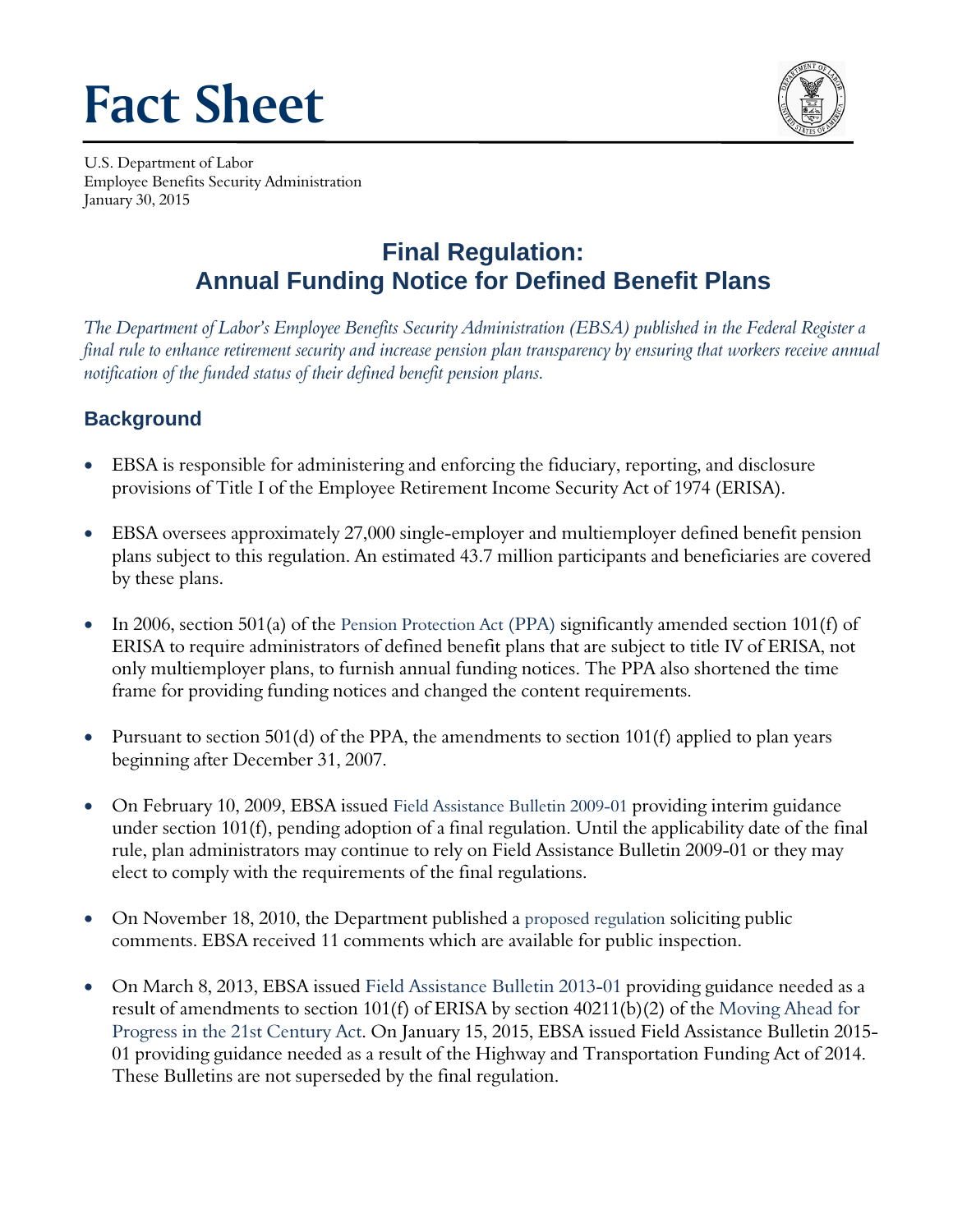The Department published the final regulation on February 2, 2015. The final rule is applicable to notices for plan years beginning on or after January 1, 2015. Prior to this applicability date, however, the Department of Labor, as a matter of enforcement, will consider compliance with the final regulations as satisfying the requirements of section 101(f) of ERISA.

#### **Overview of Final Regulation**

The final regulation generally requires administrators of defined benefit plans subject to Title IV of ERISA to furnish a funding notice each year to the Pension Benefit Guaranty Corporation (PBGC), each plan participant and beneficiary, each labor organization representing such participants or beneficiaries, and, in the case of a multiemployer plan, each employer that has an obligation to contribute to the plan.

The final regulation is substantially similar to the proposed regulation, but some changes were made to simplify the disclosure and reduce cost burdens on plans, including the adoption of narrow exemptions and alternative methods of compliance. The final regulation also reflects changes made to section 101(f) by the Multiemployer Pension Reform Act of 2014.

#### **Content Requirements**

Content requirements include:

*Funding Percentage –* Annual notices must include the plan's funding percentage. Single-employer plans must report their "funding target attainment percentage" and multiemployer plans must report their "funded percentage." The funding percentage of a plan is a measure of how well the plan is funded on a particular date. In general, the higher the percentage, the better funded the plan. The funding percentage must be reported for the past three plan years.

*Assets and Liabilities –* Annual notices must include information regarding the plan's assets and liabilities. For example, notices must include a statement of the value of the plan's assets and liabilities on the same date used to determine the plan's funding percentage. Notices also must include a description of how the plan's assets are invested as of the last day of the plan year.

*Material Effect Events –* Annual notices must disclose amendments, scheduled benefit increases (or reductions) or other known events having a material effect on the plan's assets and liabilities if the event is taken into account for funding purposes for the first time in the year following the notice year. If an event first becomes known to a plan administrator 120 days or less before the due date of a notice, the plan administrator is not required to explain, or project the effect of, the event in that notice.

*PBGC Guarantees and other Title IV Information –* Annual notices must include a general description of the benefits under the plan that are eligible to be guaranteed by the PBGC, along with an explanation of the limitations on the guarantee and the circumstances under which such limitations apply. Singleemployer plan notices must include a summary of the rules governing plan termination and multiemployer plan notices must include a summary of the rules governing insolvency.